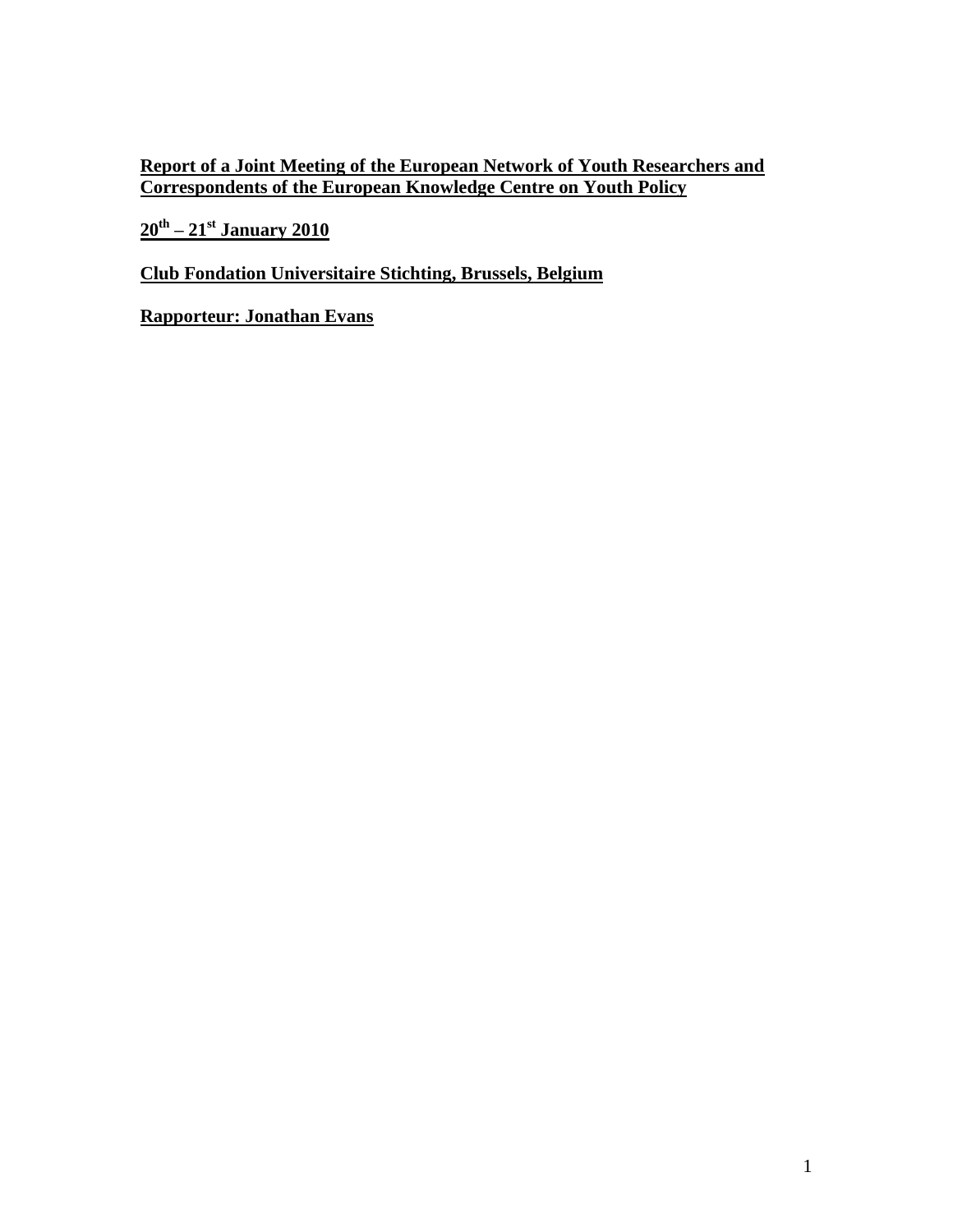### **Introduction:**

Summarised below is a brief narrative account of the meeting. It includes an edited account of the salient issues discussed and the key decisions taken. The list of participants who attended the meeting can be found in the Appendices.

# **Day 1: 20th January 2010:**

### **Session 1: 9.30-11.00:**

Participants were welcomed to the meeting by Ms Floor van Houdt (European Commission) and Mr Ulrich Bunjes (Council of Europe). The Panel, which also included Mr Finn Denstad (European Commission), introduced themselves. The session was addressed by all three panel members.

Ms van Houdt and Mr Denstad provided an overview of the European Union's *Strategy for Youth: Investing and Empowering* (see Appendices and/or link to PowerPoint Presentation). The background against which the strategy will be implemented includes such issues as demographic change, migration, the introduction of new technologies, various societal pressures, climate change and major challenges in the global economy in light of recent developments. The overall aims of the EU strategy between 2010 and 2018 are to:

(1) create more and equal opportunities for all young people in education and the labour market; and

(2) to promote active citizenship, social inclusion and solidarity for all young people.

The present scenario offers both challenges and opportunities. Areas for work include: education and training; health and well-being; employment and entrepreneurship; participation; voluntary activities; social inclusion; youth and the world; and creativity and culture. The work plan in the coming period involves three work cycles of three years each. The 'Presidency Trio' will have set priorities for each cycle. In 2010-2011 (Presidency Trio: Spain, Belgium, Hungary) the overall priority is in the field of youth employment with more specific objective in relation to social inclusion, youth work and participation. General initiatives include: co-operation between policy makers and local and regional authorities; the encouragement and support of youth participation in policy making; high quality guidance and counselling services; youth information and outreach services; better knowledge about young people based on empirical research and evaluations of innovative or experimental projects; support for youth work; and the facilitation of easier access to EU funds. The implementation instruments for these initiatives include: knowledge-building and evidence-based youth policy; mutual learning; progress reporting; the dissemination of results; monitoring and reviewing via the EU Youth Report; consultations and structured dialogues (through youth events and online questionnaires); and the mobilisation of EU programmes and funds. Future developments, meanwhile, include the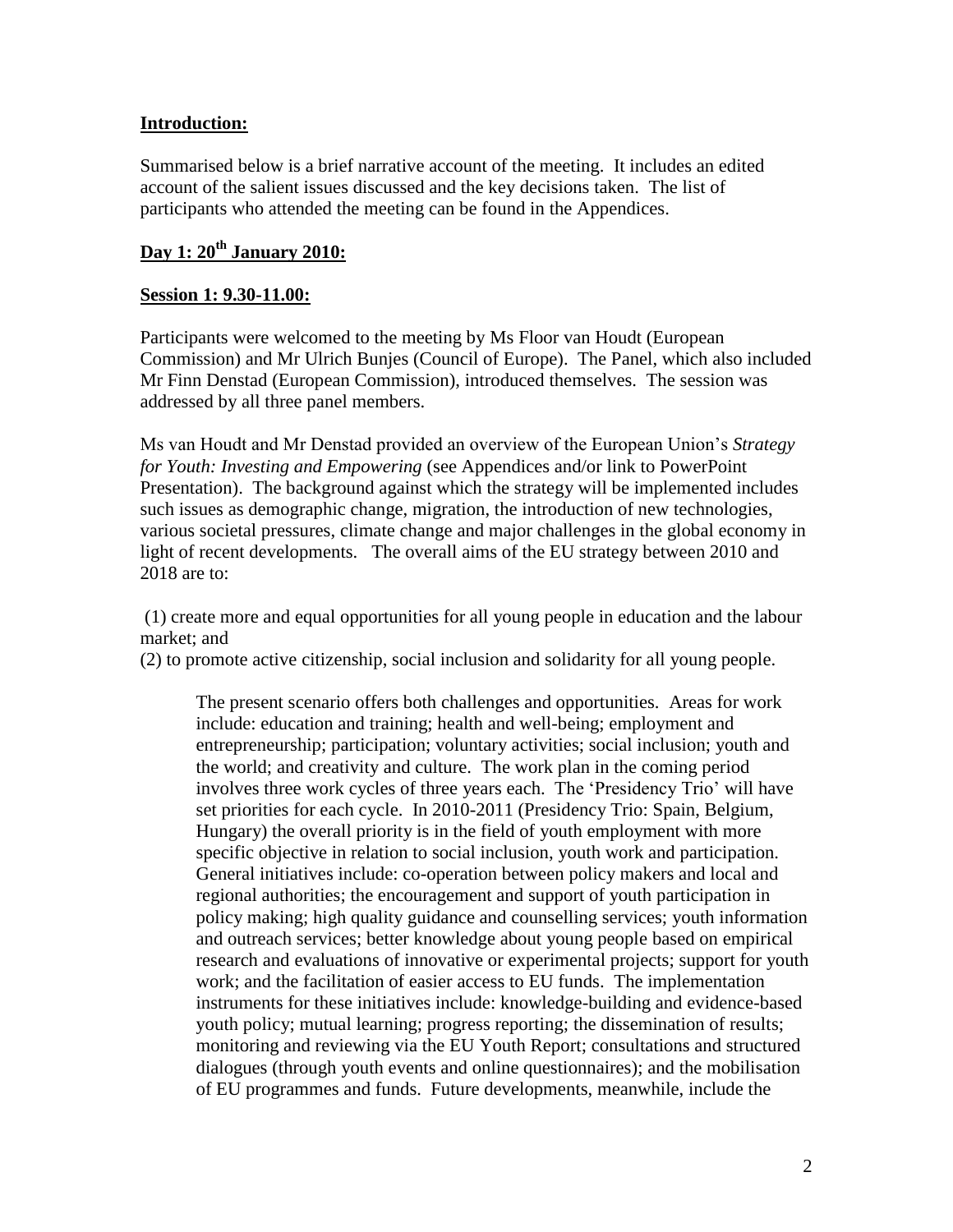post-Lisbon EU 2020 Strategy, the Youth on the Move initiative and the implementation of the youth strategy with enhanced emphasis placed on evidence-based policy-making.

Mr Denstad explained that evidence-based youth policy could be developed through a commitment to the following measures:

- $\triangleright$  youth reports being produced every three years;
- $\triangleright$  peer-learning exercises in which good practice and positive experiences could be shared across policy sectors and Ministries;
- $\triangleright$  and the launching of research studies (see below for details).

Three studies are planned:

- 1. New forms of participation, social networking and e-participation (2010).
- 2. The social and economic impact of youth work (2011).
- 3. The promotion of youth autonomy (2012).

It was reported that there are plans to promote research networks to inform policy development. Moreover a Working Group on Youth Policy Indicators would be established. The terms of reference and other details are set out below. Some passages are taken directly from the *Mandate for the Working Group on Indicators in the Field of Youth* (EAC/D/FD(2009)).

*"The task of the working group will be to discuss, in consultation with relevant policy areas, existing data on the situation of young people and the possible need for development of indicators where they do not exist, or where no youth perspective is apparent….*

*The working group should propose a dashboard of already existing indicators in the areas of education, employment, social inclusion and health. This means that the working group must get an insight into the already existing indicators in these different fields, and agree on a selected number of indicators to be included into a dashboard.*

*Second, the working group should elaborate on an overview of possible new indicators in "core" youth policy areas where they do not yet exist. These areas include youth participation, volunteering, creativity and culture, youth in the world and for young people not in education, employment or training (NEETs). In order to do this, it should explore already cross-country research on indicators and be presented with examples of good practice in different Member States."* 

The Working Group will meet during the course of the year and report in December 2010. It will comprise:

• Representatives of all Member States (27);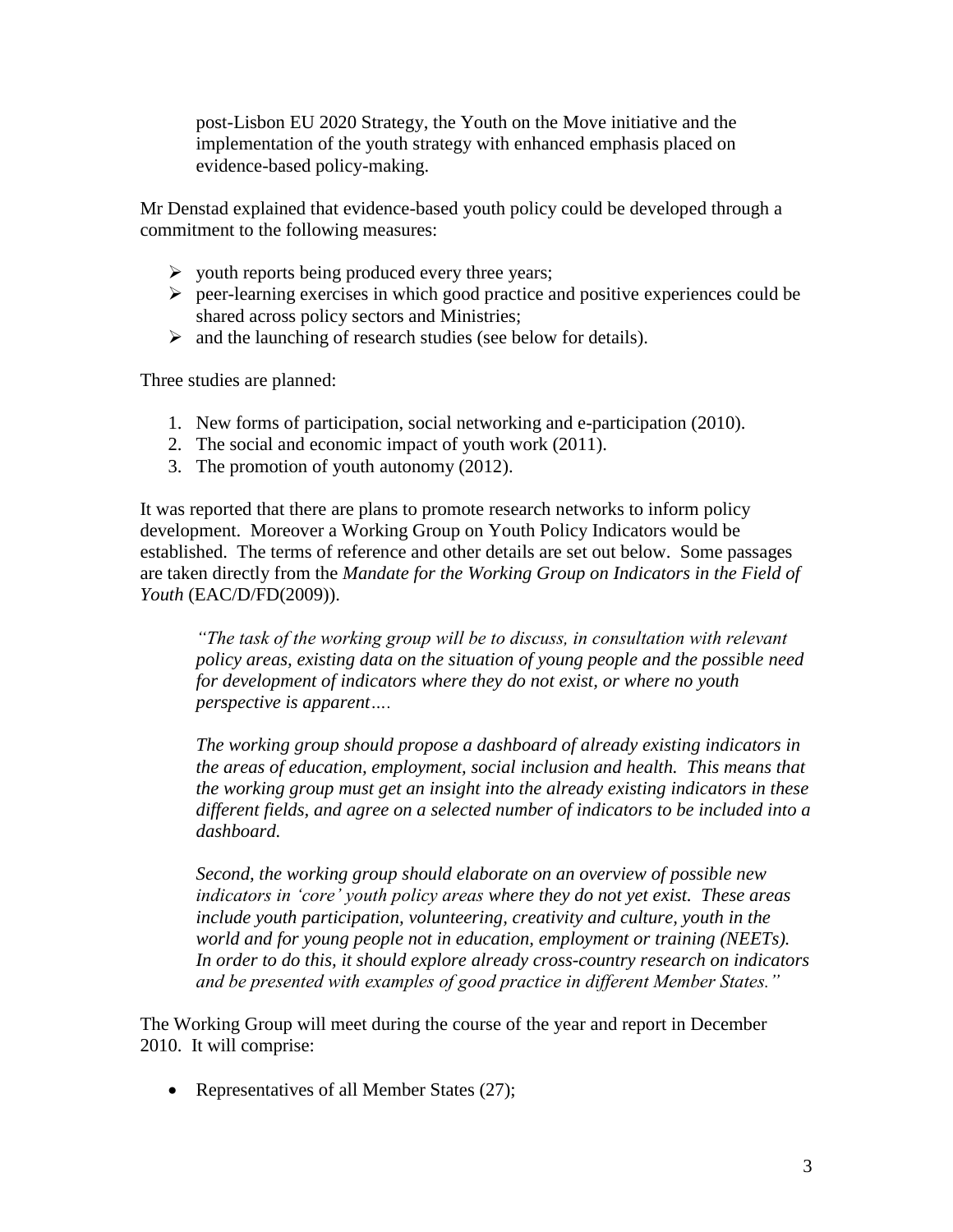- The European Youth Forum, including 4 National Youth Councils (5), AER Youth Network and Eurochild;
- A Pool of European Youth Researchers / Youth Research Network (3);
- The European Knowledge Centre on Youth Policy (2);
- DGs ESTAT, SANCO, EMPL, JLS, RTD (5);
- Secretariat of the partnership between the European Commission and the Council of Europe in the field of Youth (1);
- Eurydice  $(1)$ ; and
- $\bullet$  DG EAC D1 (3) and A4 (1).

Before proceeding to update colleagues on developments within the Council of Europe, Mr Ulrich Bunjes clarified the purpose of the meeting and highlighted certain aspects of the context within which it was taking place. Both the European Commission and the Council of Europe were in the process of developing and implementing new strategies. It should be noted that this was also taking place against a background of staff changes.

The purpose of bringing together the European Youth Research Network and the EKCYP in a joint meeting was considered a rational response to the need to facilitate more effective dialogue between partners from the three points of the youth field triangle: policy, research and practice. Whilst the meeting was consultative in nature, it represented an important opportunity to explore ways in which the networks might be reconfigured and reorganised in future. The discussions that took place in this forum would be duly considered by those tasked with making decisions about the future shape of the networks.

Mr Bunjes moved on to an update on developments in the Council of Europe. The implementation of Agenda 2020 involved promoting human rights, democracy, social inclusion – including the protection and empowerment of the most disadvantaged sections of the community - and inter-generational dialogue.

The development of the European Knowledge Centre for Youth Policy was regarded as being a very important vehicle for supporting the implementation of this agenda in terms of promoting good practice by spreading awareness of effective evidence-based policy in the above-mentioned areas. These standards of good policy and practice should also inform and underpin the work of Advisory Missions and International Reviews of National Youth Policy (the latest, in Albania, is due to be published imminently whilst the next one will be undertaken in Belgium).

Reference was made to the next Ministerial Conference which will take place in 2012 in Russia. A number of important agenda items were noted:

- $\triangleright$  the internet, cyber-crime and implications with regard to security;
- $\triangleright$  youth mobility; and
- $\triangleright$  the reform of the Council of Europe in light of changes brought about by the Lisbon agenda.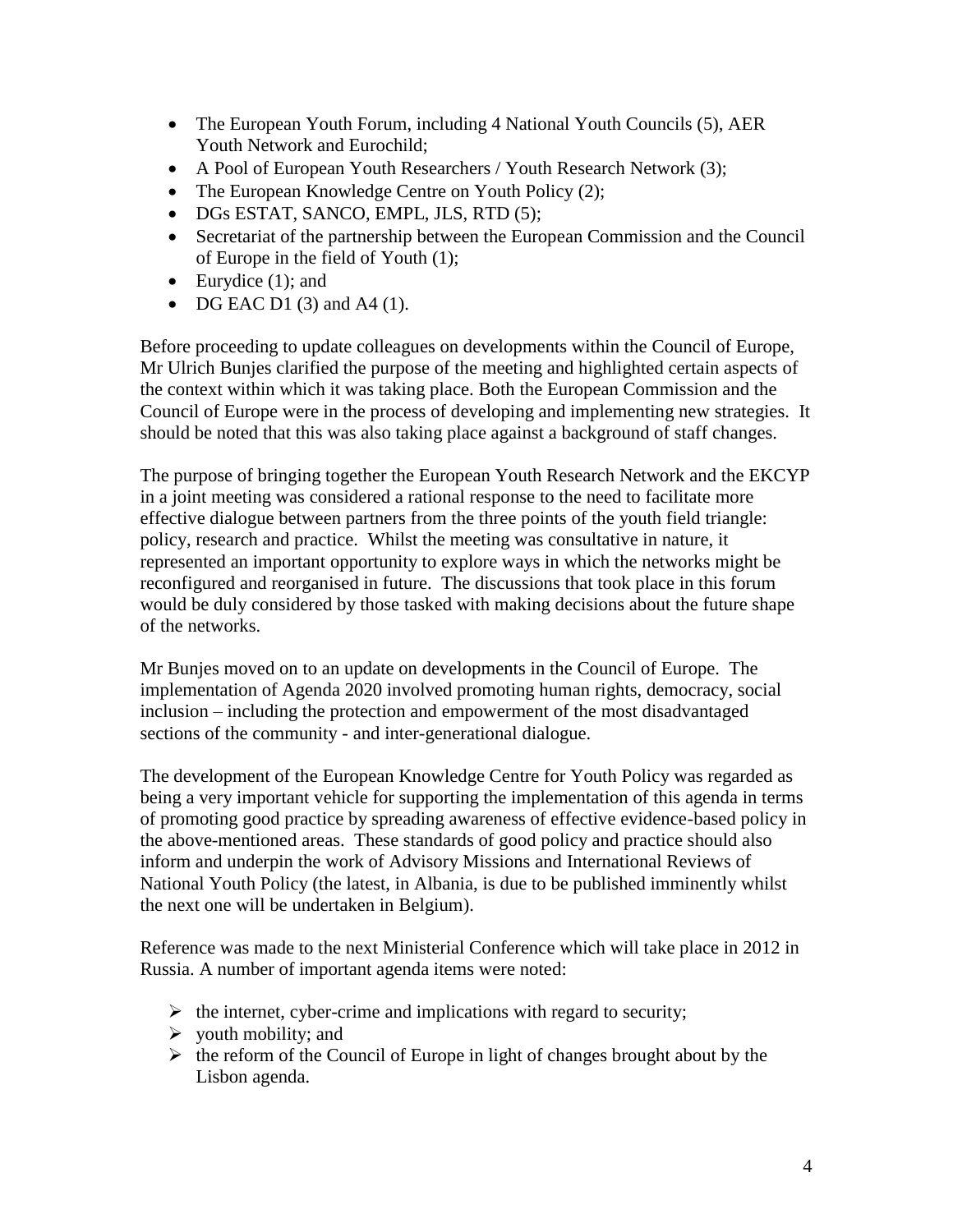The Lisbon Treaty changes the legal situation giving the European Union a mandate in many areas until now covered mainly by the Council of Europe. The Council of Europe therefore needs to reflect more deeply on its position within the wider European architecture. Given its history it should continue to cast itself as the guardian of human rights, democratic values and diversity. This role can clearly contribute to the 'deep security' of Europe. Within this wider role there should be a specific set of engagements around holistic, cross-sectoral European youth policy development and the promotion of good practice in youth work.

Given the above developments, it is important to reflect on how the relationship between the research community and the Secretariat of the Council of Europe (and by implication the partnership between the two institutions in the field of youth) could be improved. A more flexible and responsive relationship needs to be developed.

At this point the meeting's participants introduced themselves and took the opportunity to comment briefly on developments in their own countries as well as other matters. Some of the issues of wider concern that were mentioned included the following:

- Whilst the introduction of youth policy indicators clearly brought positive benefits, this approach also had limitations (in terms of ill-considered targets having unintended and unhelpful practice consequences).
- Youth transitions should not focus exclusively on movement from education to the labour market, but also examine use of leisure time. This was especially important for those young people who were socially excluded and living in poverty.
- The relationship between children's policy and youth policy has always been important. However, it is becoming increasingly important to develop synergies between these two policy domains. The obligations that member states have under the UN Convention on the Rights of the Child offer a measure of protection to young people below the age of 18 years. There is a view, though, that those above the age of majority often experience a sense of policy abandonment.
- Young people who enter the criminal justice system are often neglected in the youth policy field. The criminalisation of children and young people for often minor offences is a concern, particularly in those cases drawn from vulnerable or socially excluded groups. It should be borne in mind that involvement in the criminal justice system can be one of the biggest barriers to social inclusion and can have a profound impact on successful youth transitions. It is therefore important that European Youth Policy addresses the issue of young people entangled in criminal justice processes.

## **Session 2: 11.30-13.00:**

Mr Hanjo Schild (Secretariat of the partnership between the European Commission and the Council of Europe in the field of Youth) gave a presentation on the comparative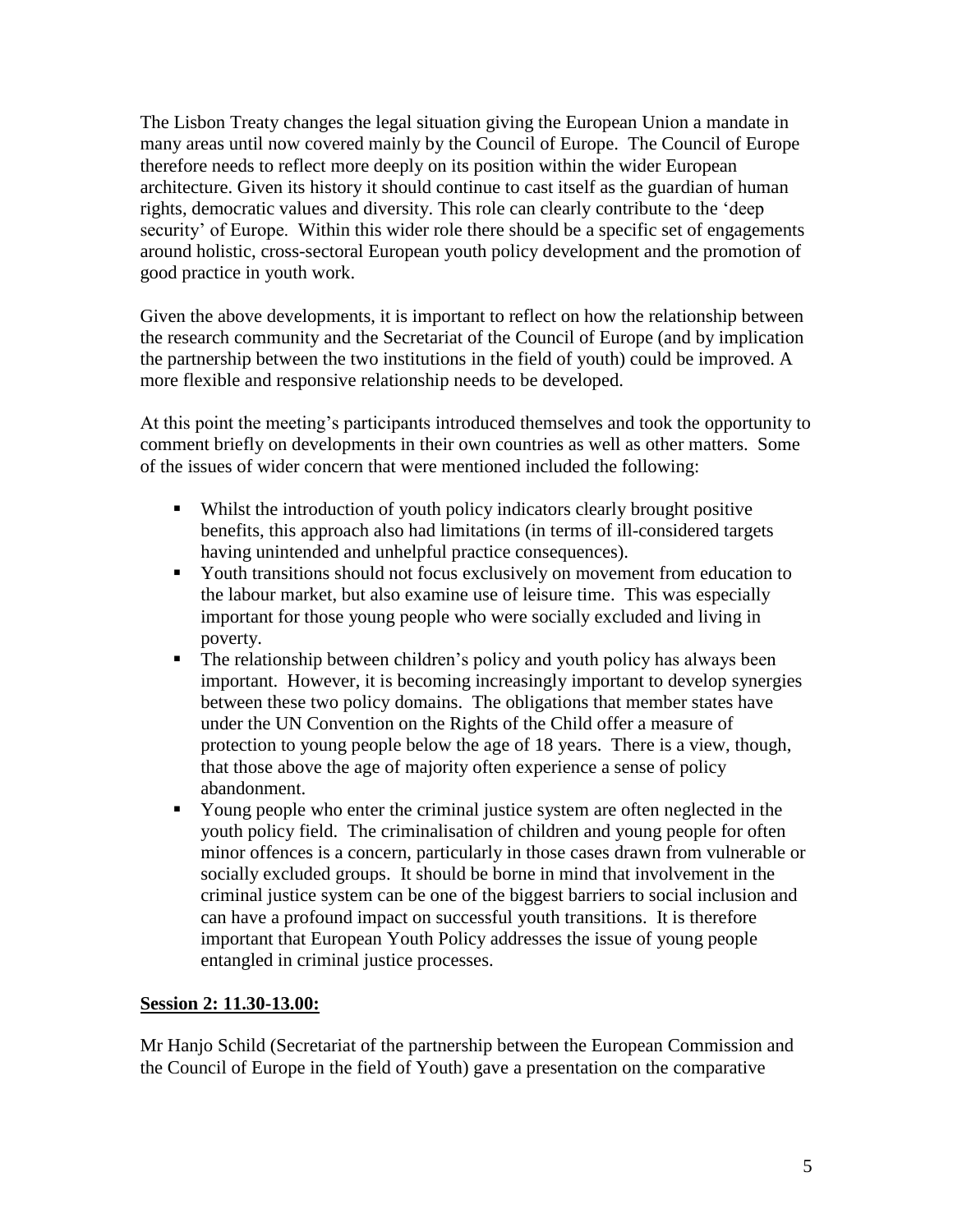youth strategies of the partner institutions. The full PowerPoint presentation is available in the appendices. Summarised below are the main points:

A brief overview was given of the Council of Europe's *Agenda 2020* document and the European Union's Council Resolution *A Renewed framework for European cooperation in the youth field*. Firstly, the Council of Europe's fields of action were delineated in the following terms:

- 1) Human Rights and Democracy
	- a. Human rights and human dignity
	- b. Equal opportunities / active participation
	- c. Gender equality / sustainable development
	- d. Information and counselling services
- 2) Living together in diverse societies
	- a. Cultural diversity / intercultural dialogue
	- b. Preventing all forms of discrimination
	- c. Conflict prevention and management
	- d. Work with young refugees and asylum seekers
	- e. Global solidarity
- 3) Social inclusion of young people
	- a. Reconciliation of private and working life
	- b. Non-formal education
	- c. Transition from education to the labour market
	- d. Intergenerational dialogue
	- e. Youth policy to include children

The approaches, methods and instruments of the Council of Europe can be summarised thus:

- 1) Youth Policy Development and Co-operation
	- a. Intergovernmental co-operation
	- b. Co-management
	- c. Partnerships
	- d. Policy Reviews / Advisory Missions
- 2) Youth work, education and training, and non-formal learning
	- a. Multilateral youth co-operation
	- b. Intercultural learning and dialogue
	- c. European Youth Centres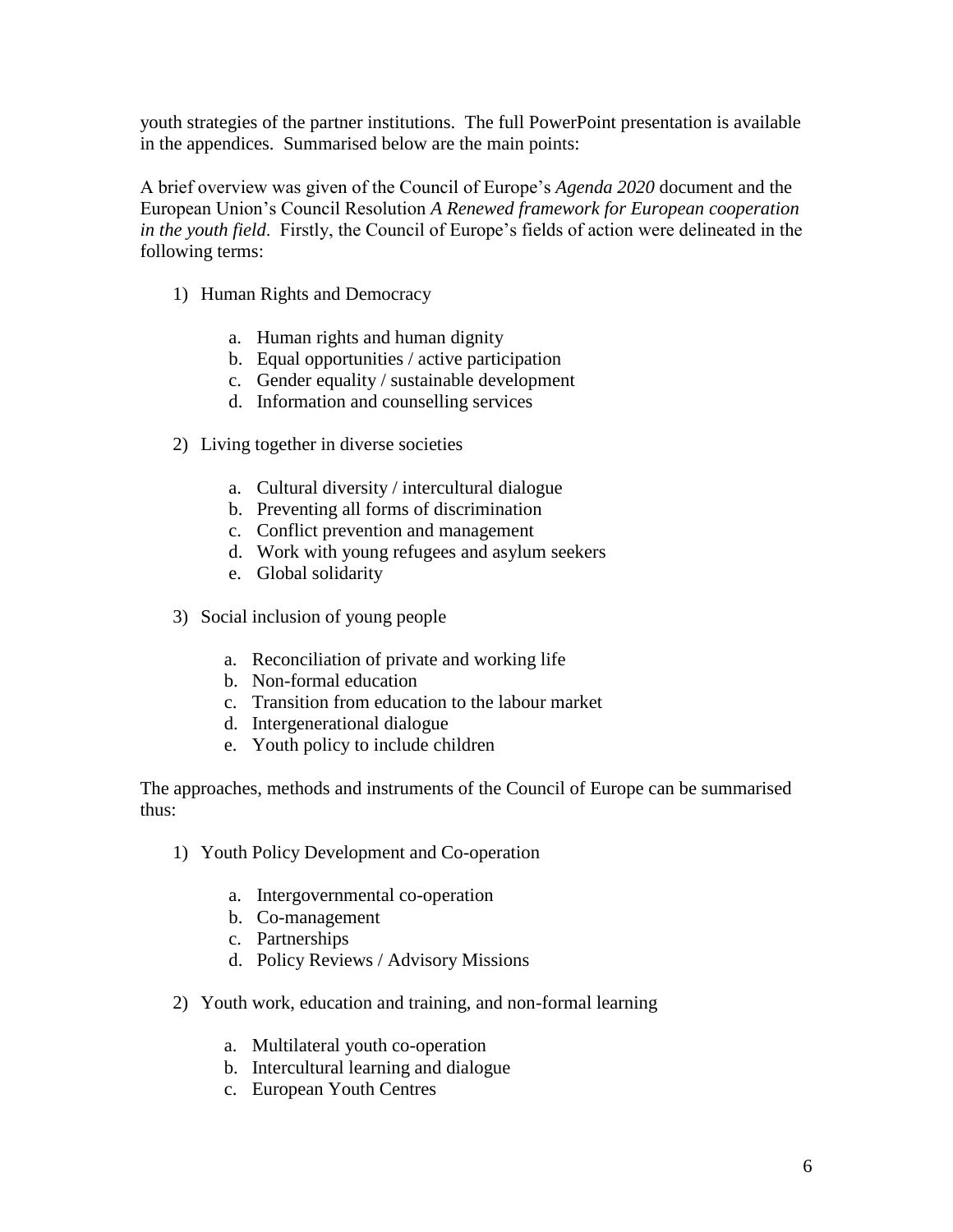- d. European Youth Foundation
- 3) Youth research and knowledge of youth
	- a. Evidence-based youth policy
	- b. Dialogue between youth researchers and policy makers
	- c. Studies and publications
	- d. Development of the EKCYP

The aims of the European Union delineated in the EU Youth Strategy, meanwhile, are expressed as:

- 1) To create more and equal opportunities for all young people in education and in the labour market.
- 2) To promote the active citizenship, social inclusion and solidarity of all young people.

These aims are translated into the following field of action:

- Education and training
- **Employment and entrepreneurship**
- $\blacksquare$  Health and well-being
- Participation
- Voluntary activities
- Social inclusion
- Youth and the world
- Creativity and culture

The approaches, methods and instruments deployed by the European Union are summarised below:

- Renewed Open Method of Co-ordination
- Knowledge-building and evidence-based youth policy
- Monitoring on the basis of indicators
- **Mutual learning**
- Consultation and structured dialogue with youth
- **Mobilisation of EU programmes and funds**
- Progress reporting
- Dissemination of results

Following this presentation the floor was opened for debate. Summarised below are the key points that were made.

 $\triangleright$  The nature of the relationship between the Council of Europe and the European Commission is changing. Given the expanding competences of the EU, the Council of Europe should certainly focus on Human Rights.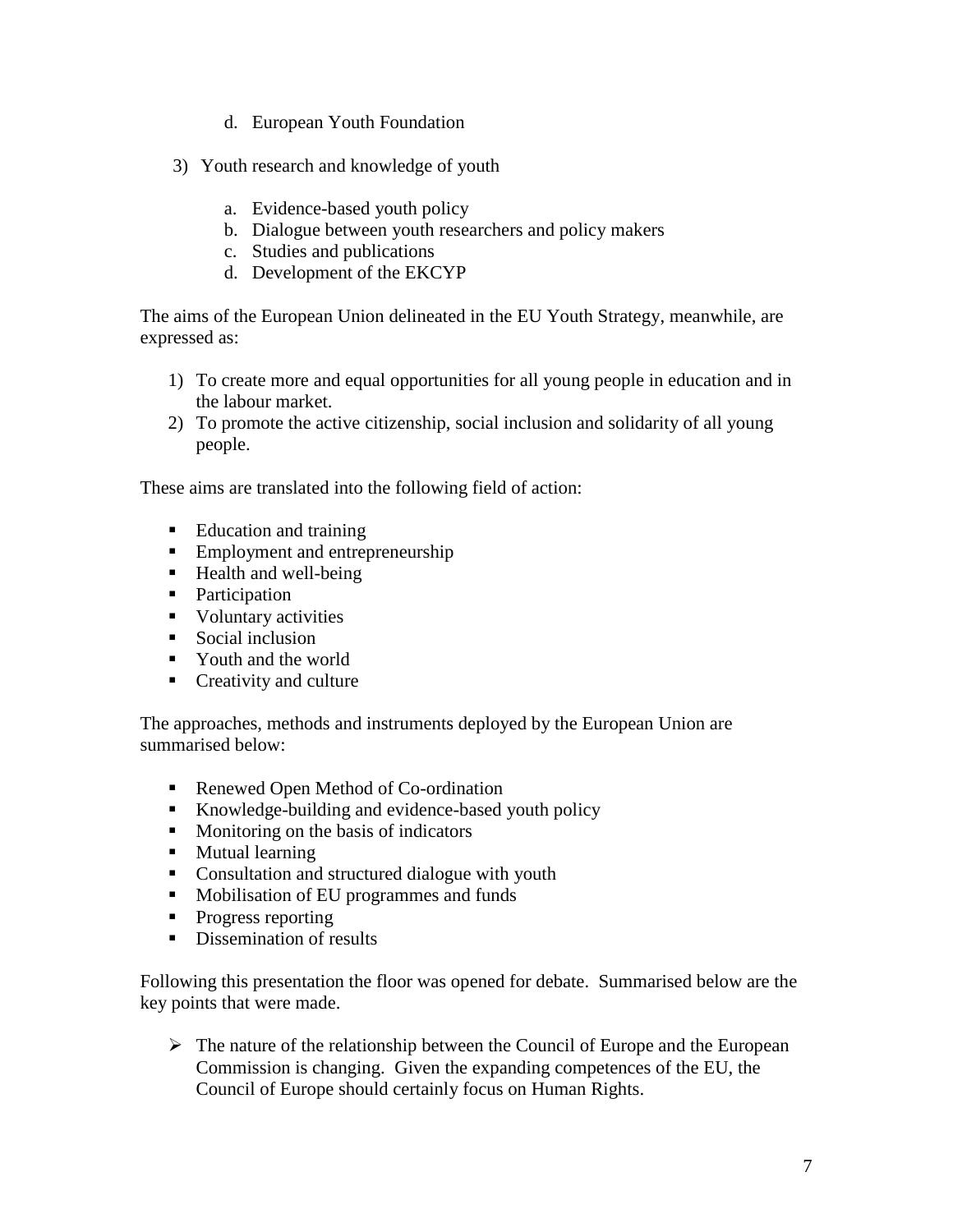- $\triangleright$  The Youth Field is atypical in that it is a policy domain in which there is already a well-established level of co-operation. This is embodied in the EC-CoE youth partnership.
- $\triangleright$  Greater clarity is required in respect of the target group. How are youth to be defined? If a life-course perspective is taken, then those defined as children (i.e., below the age of 18 years) need to be given greater prominence. The possibility of identifying target groups based on the risk principle should also be considered.
- $\triangleright$  It is important to develop indicators. At the same time the risks of this type of approach should be acknowledged explicitly. Quantitative measures cannot capture fully the condition of youth nor calibrate precisely the impacts of specific policies on young lives. Qualitative research is also required in order to develop a deeper and fuller understanding of these issues. It was reported that this triangulated methodological approach is, indeed, accomplished successfully in at least one country (Sweden).
- The importance of International Reviews of National Youth Policy was highlighted. They represented a vital mechanism for peer review and the dissemination of good practice. It was suggested that a more systematic approach towards scheduling a programme of Reviews should be developed. While the spirit of voluntarism should not be lost (in terms of countries agreeing to take part in Reviews), an expectation that all countries should participate in the process should be created.
- $\triangleright$  It was pointed out that youth cohorts are not defined solely in terms of age, but also in relation to cultural identities. It was important to be aware of cultural diversity when conceptualising youth groups across Europe.
- $\triangleright$  The importance of aligning child and youth policy was emphasised. The significance of the UN Convention on the Rights of the Child and the role of Children's Commissioners / Ombudspersons was also highlighted.
- $\triangleright$  While a great deal of emphasis was placed on the discourse of evidence-based policy, it should be acknowledged that there was often political pressure on researchers to produce policy-based evidence. In other words, the political classes sometimes decided on a policy and wanted researchers to find the 'evidence' to support such a pre-determined position. In these circumstances how should evidence-based policies be championed? It was suggested that researchers have a moral obligation to 'speak the truth to power'. At the same time, though, academics should appreciate that the role of the policy maker is a challenging one. It is not always easy for politicians to press forward with evidence-based policies. On occasions they may be electorally unpopular or simply have to compete with other policy domains for scarce resources. The role of the researcher should therefore be that of an honest broker or critical friend. Peer review by member states (which includes Policy Reviews) is also helpful in this regard.
- $\triangleright$  The huge diversity that exists between the countries of the Council of Europe should always be recognised. This is represented in terms of different political and cultural traditions as well as disparities in wealth and resources. The difficulties for some countries to implement progressive youth policies should not be minimised. Nevertheless, there are member-states within the CoE that are a source of great inspiration to others. Moreover, the principles and models of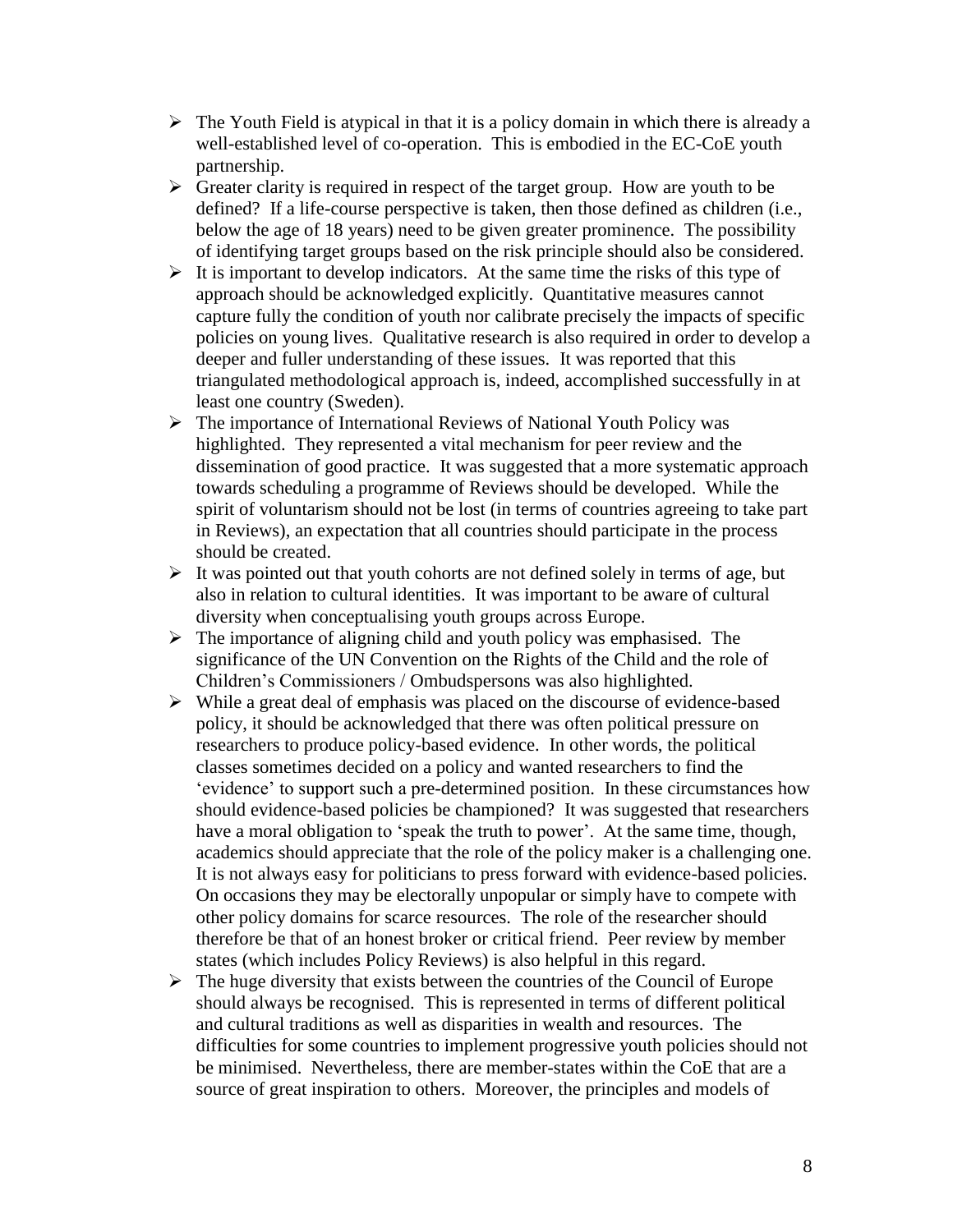practice developed by the CoE can be applied and embedded in even less wellresourced countries. The principle of co-management is just one example of good practice that can be adopted by member-states.

- $\triangleright$  It was pointed out that the European Union can, through the good offices and infrastructure of the Council of Europe, reach twenty countries that are currently not in the Union.
- $\triangleright$  Youth mobility will be greatly enhanced by ongoing work on expediting easier access to visas. This is particularly important in the field of volunteering.
- $\triangleright$  Agreement on common indicators has been achieved between European Union member states in such policy domains as employment, education, health and social inclusion. Notwithstanding the challenges involved, it should therefore be possible to achieve some degree of unanimity in the field of youth and volunteering.
- $\triangleright$  It was reported that in the case of Romania a great deal of support had been provided by the Council of Europe in the field of children's policy. The result was that a great deal of progress had been made. The support in the field of youth had not been so great in the domain of youth policy with the consequence that it had not been possible to make so much progress. This is possibly because international conventions in the field of children's policy facilitate the application of more effective pressure in this area compared with that of the youth agenda. Where is the pressure to promote youth policy? Efforts to establish a European Youth Convention have thus far failed.
- $\triangleright$  There need to be clearer lines of communication between the European Youth Research Network and the EKCYP.
- $\triangleright$  The issue of communication was also discussed in relation to the EC-CoE youth partnership. This was regarded as highly successful. However, areas in which greater initial communication could have taken place between the two institutions in the youth field were cited: for example, in respect of the *Agenda 2020* (CoE) and *Investing and Empowering* (EU) documents. There were many overlapping and complementary themes as well as differences and new departures.
- $\triangleright$  The development of common indicators would help provide a clearer framework for the International Policy Reviews.
- $\triangleright$  It was noted that International Policy Reviews had assisted some countries with the process of acceding to the European Union. The Council of Europe is regarded by some as an ante-chamber to the European Union.
- $\triangleright$  Policy indicators need to be linked to a performance management framework.

#### **Session 3: 14.30-16.00**

In this session further reports on institutional updates and developments were given by members of the EC-CoE youth partnership's secretariat. This then broadened into a wider, future-focused discussion on a new European Youth Knowledge Structure that involved networks, expert groups and tutorial systems. This latter discussion was facilitated by Mr Bunjes, Mr Denstad and Professor Williamson.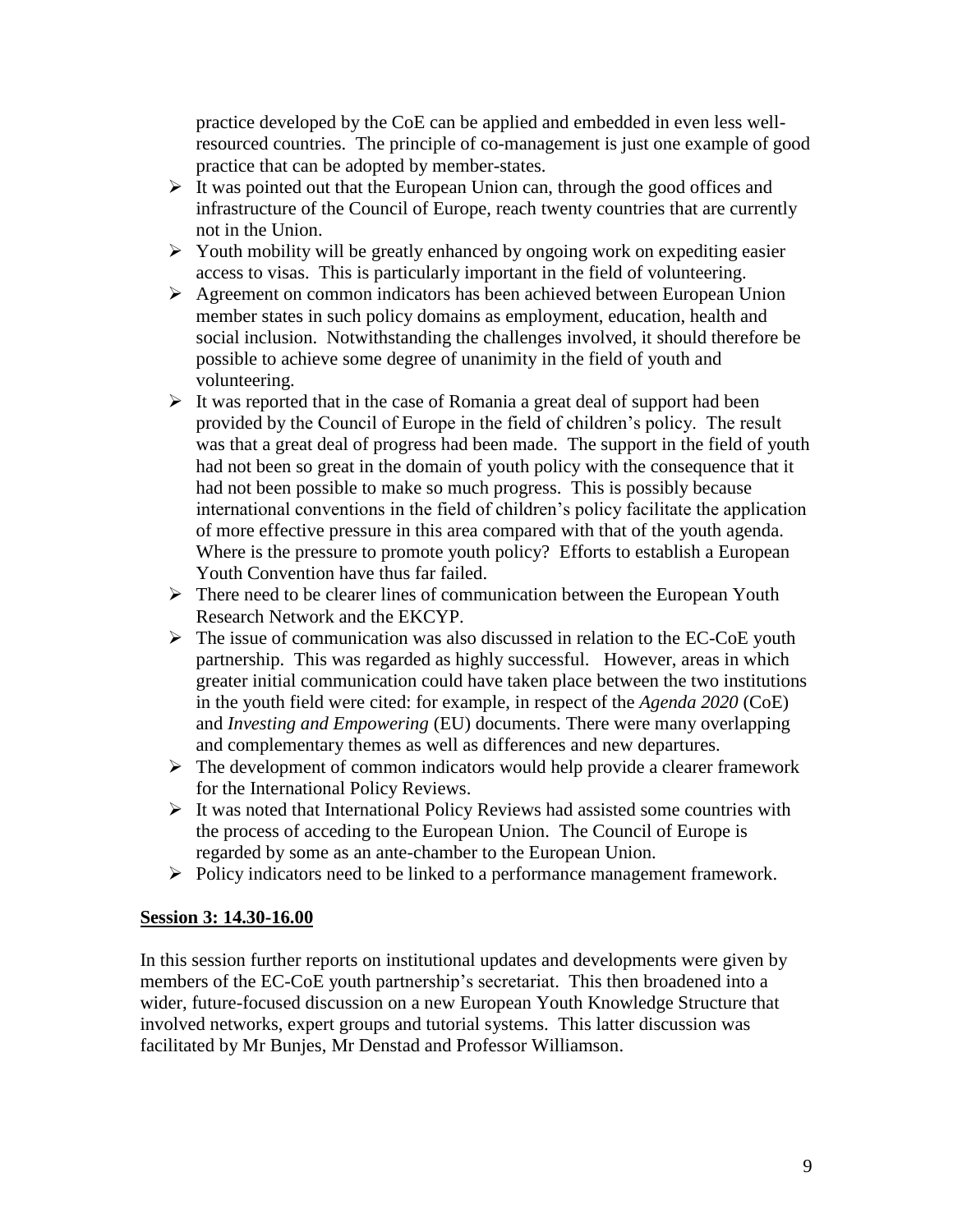The first part of the session, which was devoted to institutional updates, can be summarised in the following terms:

- Knowledge and understanding of youth has been promoted by (i) the development of the European Knowledge Centre for Youth Policy and (ii) the work of the Youth Research Network. The Network has undertaken work in a number of important areas of activity and some of these are described below.
- Thematic research seminars have been held. A research seminar on policy and practice in the domain of health and well-being was, for example, organised.
- The following expert seminars have been organised: the history of youth work in Europe and its relevance for today's youth work policy (Blankenberge, Belgium in May 2009); and Youth Research, Policy and Practice- young people and social change after the fall of the Berlin Wall (Budapest, November 2009).
- Reports and books based on these seminars have been produced. Those that have already been published include: Dolejsiova & Lopez's (eds.) *European Citizenship in the Process of Construction – Challenges for Citizenship, Citizenship Education and Democratic Practice in Europe*; Verscheden et al's (eds.) *The History of Youth Work in Europe and its Relevance for Youth Policy Today*; and Denstad's *Youth Policy Manual – How to Develop a National Youth Strategy*. Forthcoming research publications include: edited books on the subjects of youth employment and the future of work; equal opportunities; and health and well-being.
- A generic training course for trainers has also been started and will last until October 2010.
- European Citizenship training continued being organised in cooperation with the National Agencies of the Youth in Action programme.
- Regional work has been continued in South-East Europe, Eastern Europe and the Caucasus. This has involved capacity-building work through youth policy analysis and discussion between the key stakeholders (researchers, policy makers and practitioners). An important seminar was held in Slovenia on youth employment and unemployment.
- An important new regional pillar has been established in respect of relations between Europe and Africa (recent work being undertaken in the field of youth leaders).
- It was reported that an international conference on youth policy and research was held in Vienna in September 2009.
- The application for a grant for the MA in European Youth Studies has been approved within the Erasmus Mundus programme.
- Developments in the European Knowledge Centre for Youth Policy were reported. On the negative side, the country information has not been completed in the case of all Member-States. On a more positive note progress has been made on gathering information (via questionnaire) on volunteering and participation. This will help to form the basis for developing policy indicators in the field. It was also reported that information could now be extracted on both a straightforward country basis and thematically. A discussion took place on the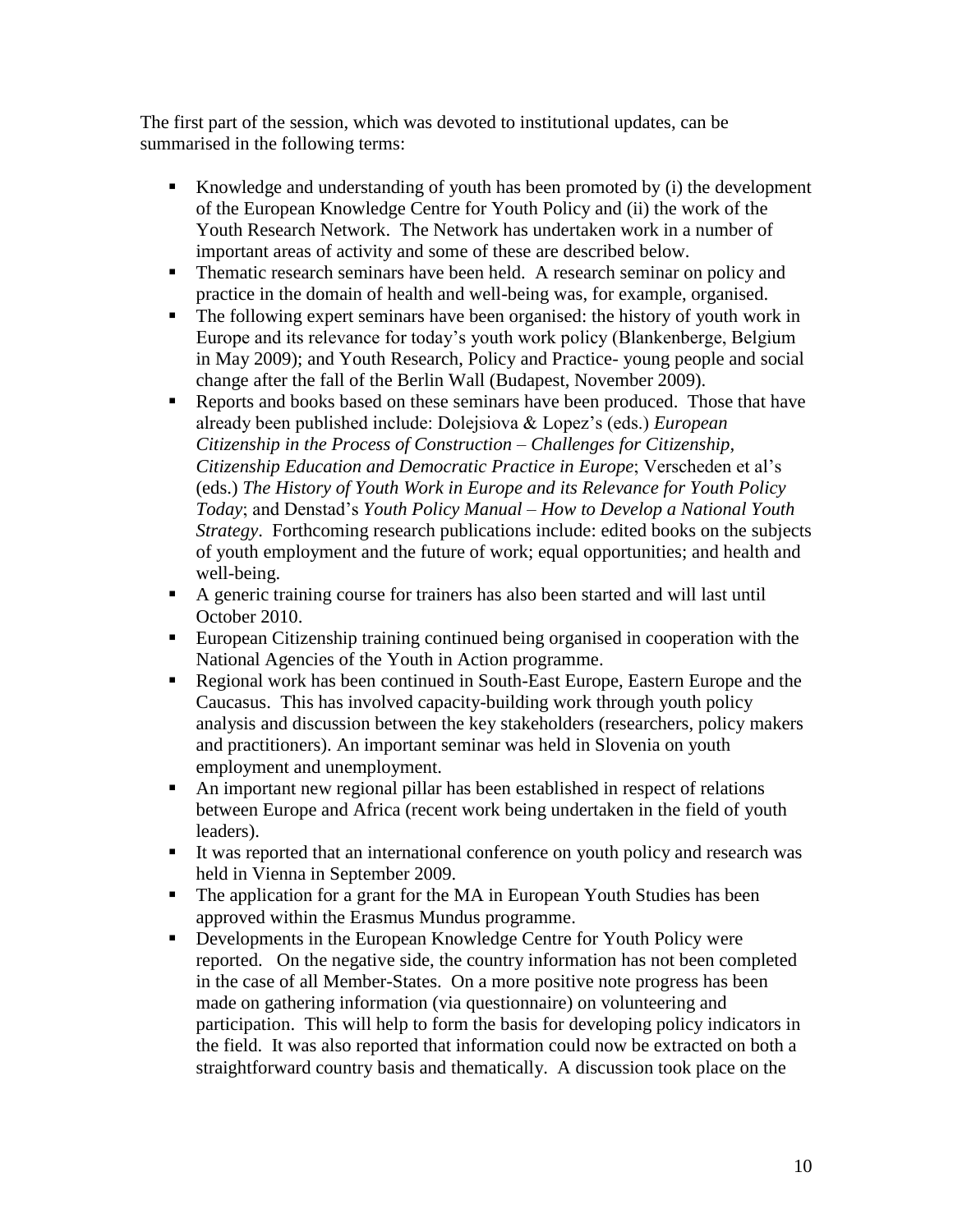need to be able to not only download the results of studies, but also be able to download raw data in order to conduct independent analyses.

It is part of *Agenda 2020* that knowledge on youth needs to be developed. It is therefore important that it is placed high on the CDEJ agenda.

The plenary discussion on developing a new European youth structure was opened by Mr Finn Denstad (European Commission). The key points of his address are set out below.

- The key reference documents are *Agenda 2020* (Council of Europe) and *Investing and Empowering* (European Union). In both documents there is a commitment to the development of evidence-based policy.
- The architecture for European knowledge production in the field of youth involves three networks:
	- i. The EKCYP
	- ii. The European Research Network
	- iii. The European Network on Youth Knowledge (EUNYK)

There are overlapping but also competing mandates in respect of these networks.

- The EKCYP has a clear mandate of feeding national information into a European database. The problem is that correspondents are somewhat isolated at a national level and often do not have a close relationship with the research community.
- EUNYK promotes the triangle of researchers, policy makers and government officials/national government Ministries.
- The mandate of the European Youth Research Network needs to revisit its terms of reference and think radically about how it might restructure. Could a new network of researchers be more flexible and respond more quickly on an *ad hoc* basis to the needs of the two partner institutions of the EC-CoE youth partnership? It was suggested that not all member-states need be represented in the new network.

Mr Bunjes made the following points:

- There are four major challenges that need to be addressed. These are:
	- i. How can we achieve a good match between the needs of the Council of Europe and the European Commission on the one hand and, on the other, the requisite competences that can be provided by expert networks? For example, if work is needed on the theme of Social Cohesion a large committee of experts is too unwieldy a structure with which to deal. A leaner, more flexible and responsive body of expertise is required. It would be helpful to have a mixed profile of selected experts whom one could consult on a range of different issues and projects. Expertise is required in such areas as evaluation, juvenile criminal law, Policy Reviews, Advisory Missions and specialist advice to statutory organs.
	- ii. What do we mean by youth research? It is a transversal academic discipline. As mentioned previously, researchers with different profiles from a wide range of academic disciplines are required. It is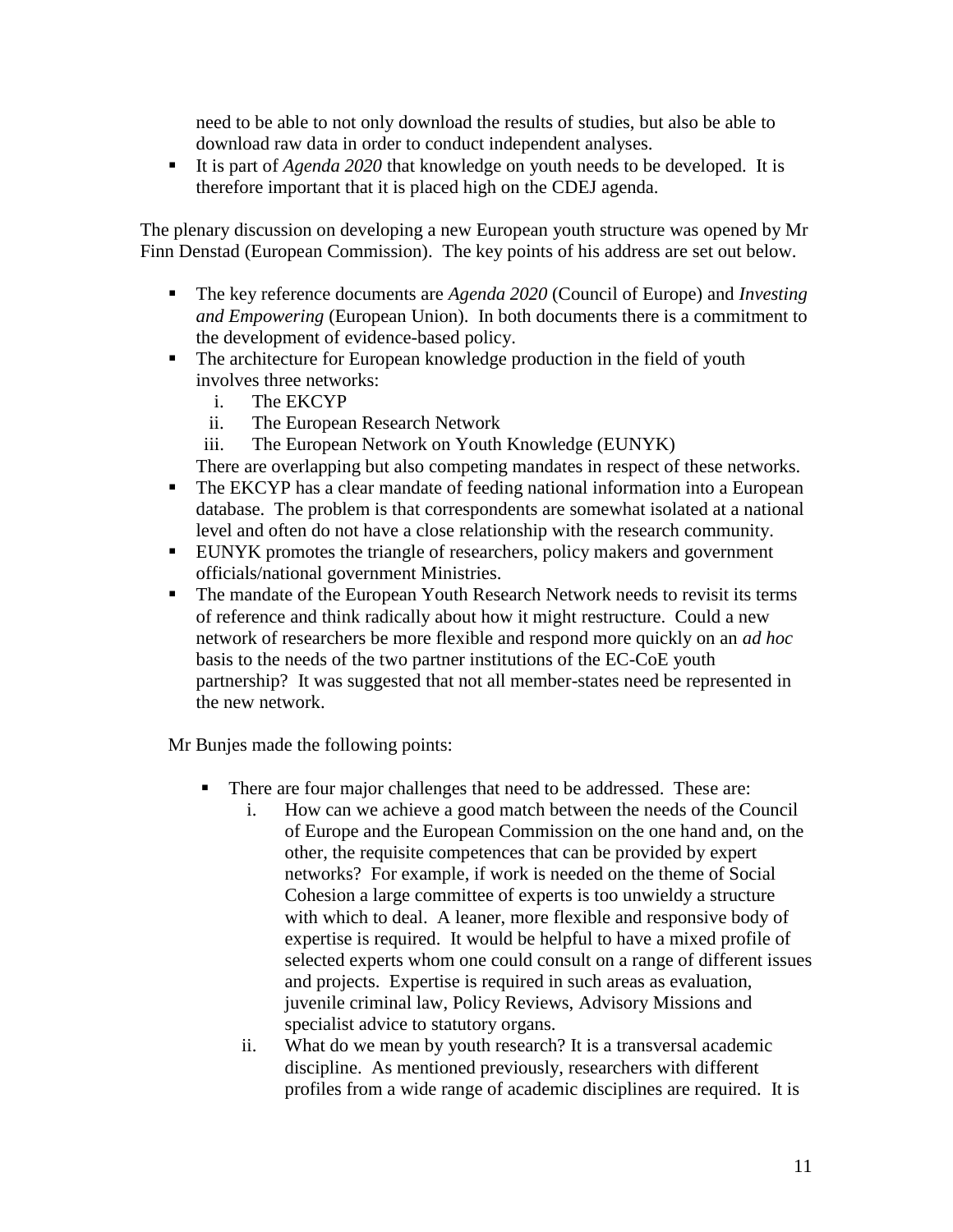not, however, simply a matter of different academic profiles being required for different tasks. In some cases it is necessary to commission work from either youth research institutes or individual academics embedded in institutions of higher education. In other cases free-standing academics are required.

- iii. How do we facilitate communication and appropriate interaction between the research community and European institutions?
- iv. How should communication and interaction be organised on a national level? At the present time, for example, the EKCYP is generally isolated from the research community at national level. How can it be supported properly?

Professor Williamson (European Youth Research Network) shared these comments with the meeting.

- A brief history of the research network was given. This, to some extent, accounted for the sense of drift that has subsequently occurred in relation to the Network's terms of reference. Nevertheless, it was important to recognise that it had made an important contribution to the development of youth policy.
- Researchers were influential but often invisible. The example of rapporteurs on Policy Reviews and Advisory Missions was mentioned.
- The view was expressed that despite high levels of input to the youth policy process, the researchers were often under-represented when compared with policy makers and practitioners. The triangle was therefore far from being equilateral. This was an imbalance that needed to be addressed.
- A knowledge centre was a good idea, but it had been inadequately resourced. Inadequate resources were also an issue for researchers. There was need for serious investment.
- It was pointed out that, increasingly, there was little incentive for youth researchers to engage with European institutions: the level of income generation was not great, publications arising from such work were not of a sufficiently high status (peer-reviewed journal articles being more prestigious) and there was now little prospect of professional advancement as a result of such involvement with the Council of Europe or European Commission.

Mr Denstad acknowledged that resources were important, but believed it was imperative to look at ways in which existing resources could be used more efficiently. Were there areas of duplication? How can resources be reorganised in such a way as to enhance and maximise productivity?

In the plenary discussion that ensued, a number of points were made.

 $\triangleright$  Given the asymmetrical shape of the EC-COE youth partnership, is a full sense of shared ownership really possible? There are 47 countries in the Council of Europe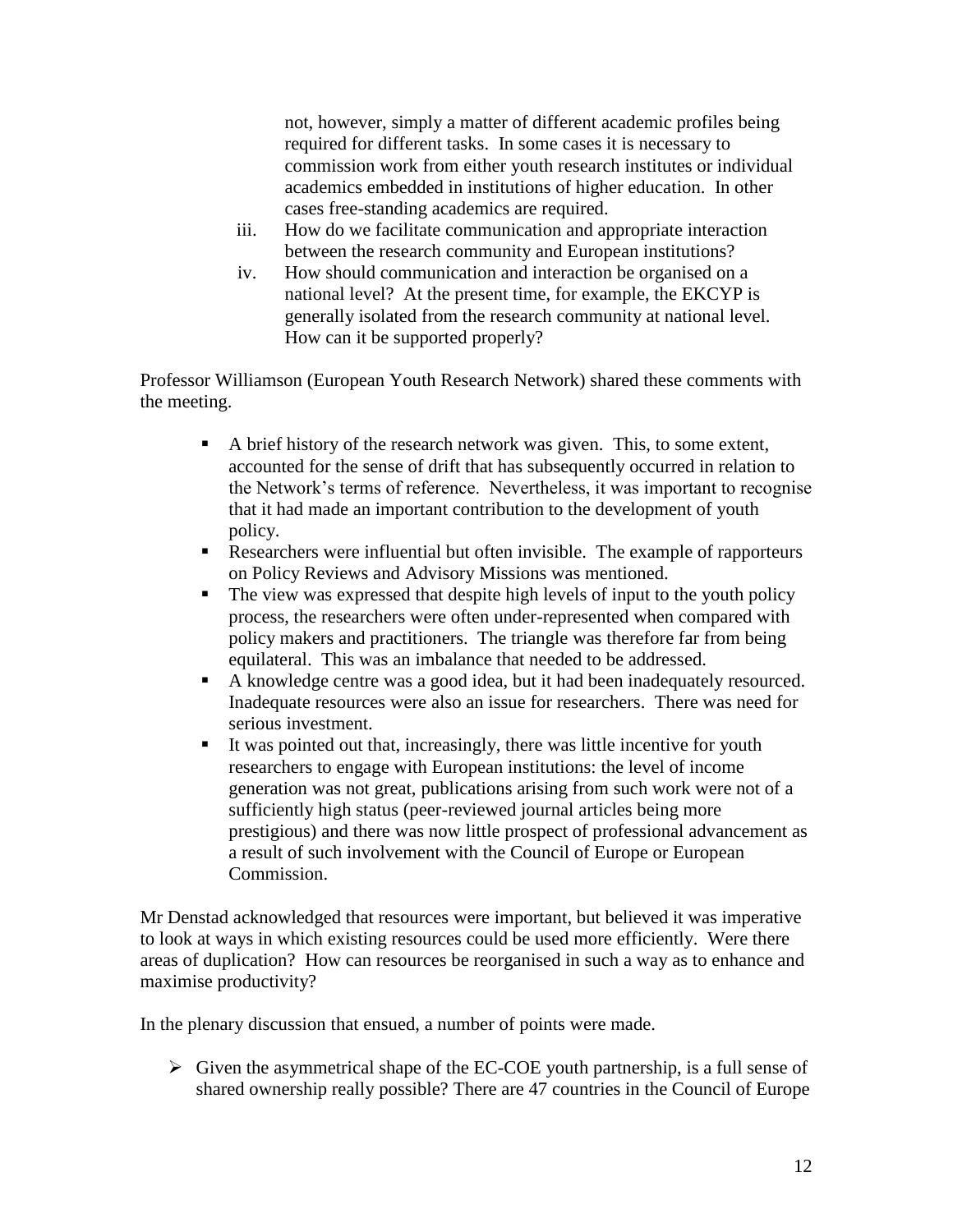and 27 in the European Union. There is a significant disparity in material resources between the two institutions (the latter being far wealthier than the former).

- $\triangleright$  Is there really positive support by the European institutions for the research agenda or is the commitment simply to promoting academic support for the policy agenda?
- $\triangleright$  It was confirmed that researchers fail to receive proper professional recognition for much of the work they undertake for European institutions. This is a major issue and may hinder the recruitment of good young or early career youth researchers.
- $\triangleright$  There is an imbalance between objectives and the means of achieving them.
- $\triangleright$  The dialogue between social scientists, policy-makers, practitioners and young people remains central to the whole project. How that dialogue and knowledge management should be facilitated is the key issue.

### **Session 4: 16.30-18.00**

The debate about the future shape of the European Youth Knowledge Structure was taken into five discussion groups. The findings of the Groups were then shared in the plenary session. These are represented below.

### Group 1:

- European institutions need researchers to service their organisational objectives in terms of developing programmes. In such circumstances 'quick and dirty' consultations and policy advice require a degree of flexibility and swiftness of response from the research community. Whilst this is understood, there is concern that new Network members would be treated rather like short-term contract researchers who can be hired and fired. Researchers, meanwhile, have an interest in developing knowledge and making sense of youth issues and wider social phenomena. It is very important that any new Network performs the dual functions of (i) servicing the European institutions' more focused organisational objectives and needs whilst also (ii) allowing researchers to access data and liaise/collaborate with colleagues across Europe. This second function is very important because it allows academics to develop deeper understandings of social phenomena and wider contextual knowledge of the European scene. This will also enable the cultivation of a critical but supportive peer culture across the continent which will ultimately also benefit the Council of Europe and the European Union. A two-tier structure for the new Network is therefore proposed.
	- i. A Youth Research Network with representatives from all 47 countries.
	- ii. More focused *ad hoc* task groups established to respond to the shorterterm needs of the European institutions. Presumably advice on the composition of such task groups could be provided via the elected officers of the full Network.
- Closer collaboration and mutual support between Knowledge Centre correspondents and Research Network members at national level.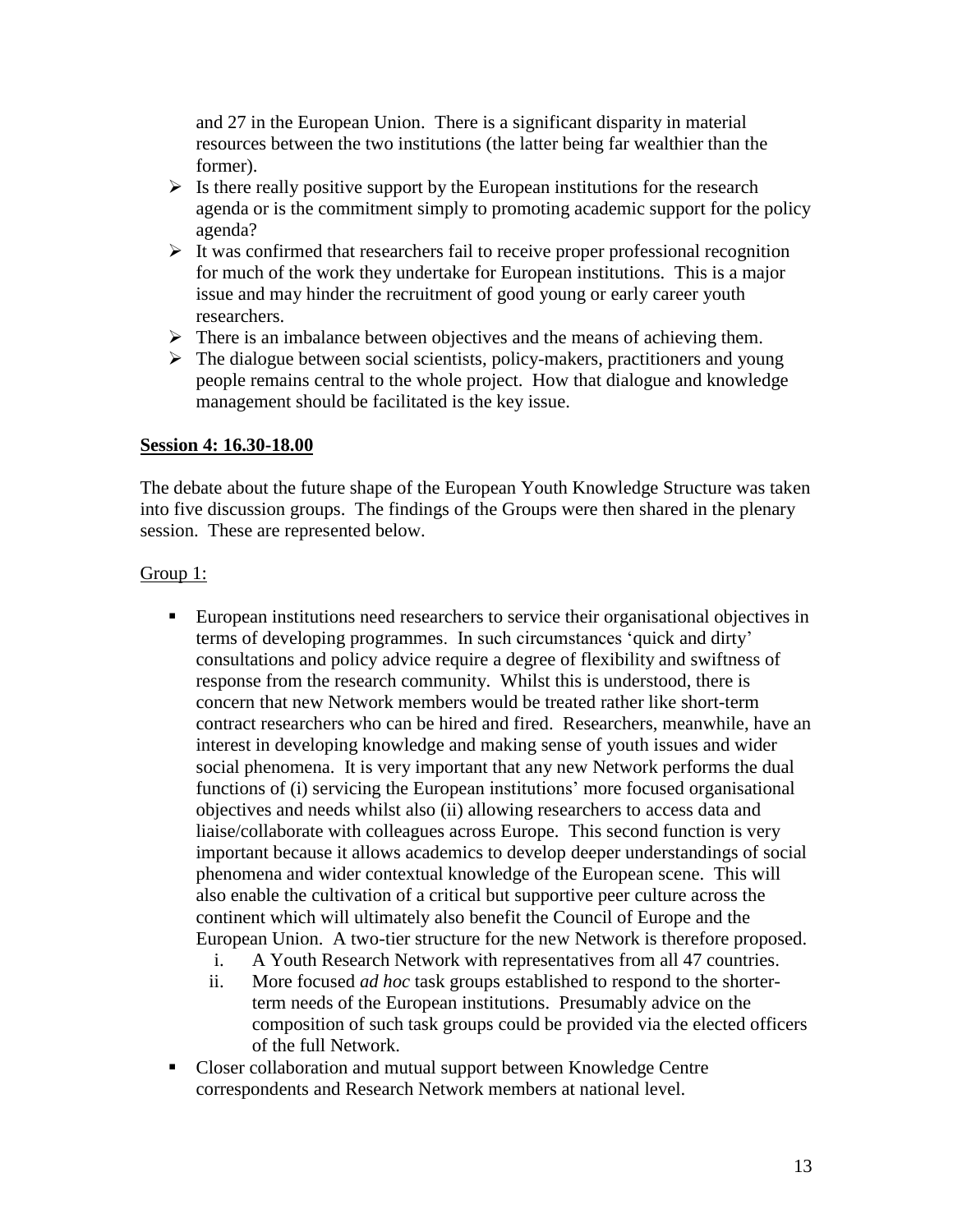- Raw data from research studies as well as policy-relevant data need to be uploaded to the Knowledge Centre. This will enable researchers to analyse data independently. Such a move will also incentivise researchers to collaborate more closely with Knowledge Centre correspondents.
- Commitment to uploading relevant data will be reinforced if this is made a performance indicator.
- **Thematic research and expert seminars should be retained.**
- Publications based on research seminars should continue to be produced.
- EUNYK should be disbanded and resources transferred to an enhanced Youth Research Network that covers all 47 member states of the Council of Europe.

# Group 2:

- Not all three Networks are needed.
- Researchers are not properly recognised at European level.
- The work of the EKCYP does not receive proper recognition at European level. A higher profile is required.
- The research network should be consulted at European level on matters of policy.
- Youth research should be promoted in the countries where it is under-developed. This could be reinforced by holding some meetings of the Network in such countries.
- There should be a closer connection between the Research Network and the Research Directorate/s of the European institutions.
- The agendas of annual meetings should not be dominated by items concerning policies of the EC-CoE youth partnership institutions.

## Group 3:

- No more than one Research Network is needed.
- The aims of the Research Network should include:
	- i. A map of research being undertaken in each country. This should be produced and shared.
	- ii. National research should be promoted in each country.
	- iii. The preparation of a toolkit for developing research in countries where it is currently underdeveloped.
	- iv. Regional Research Networks should be established within the wider Network.
	- v. Participation in Policy Reviews.
- The EKCYP needs more support.
- EUNYK has a clear mandate, but not everyone wants to be involved in this network. Is it duplicative of the work undertaken by the wider Youth Research Network?

This presentation stimulated discussion within the plenary and the following recommendations were duly made: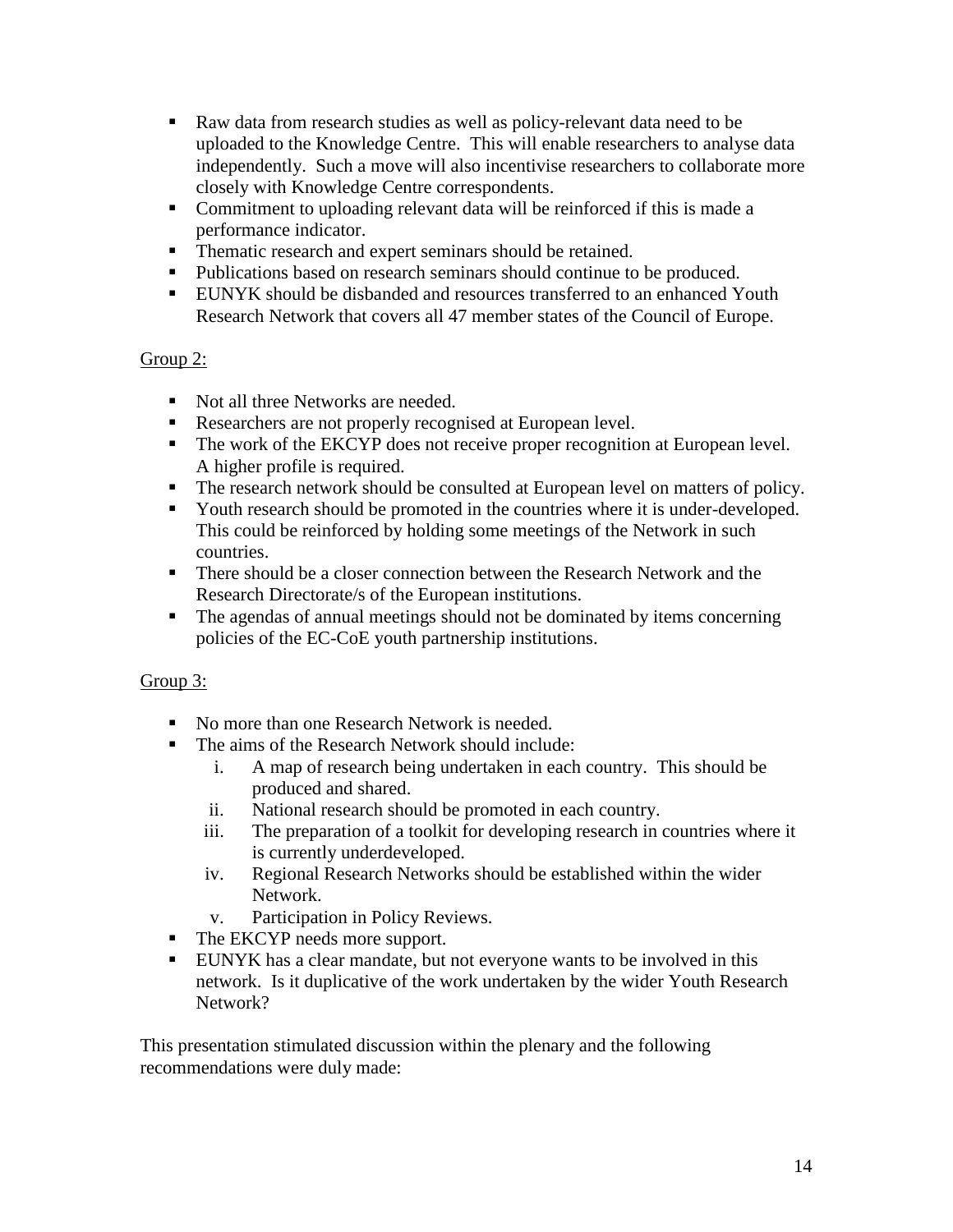- o There was scope for research mentoring in countries where research capacity was under-developed.
- o The possibility of research exchanges should be explored.

## Group 4:

- The European Youth Research Network is clearly identified and well-established. It also has a wide mandate. EUNYK, by contrast, doesn't function properly. A common pool of research advisors is required by the European institutions. In the circumstances the two Networks should be merged.
- It is important to facilitate a bottom-up approach. Currently, the agenda is being set for researchers.
- There needs to be more opportunity for networking. Currently this only happens informally.
- Sometimes people feel invisible in the Youth Research Network. They can be members for over a decade and never be consulted or invited to do anything other than attend the annual meetings. There have been two brief moments when the Network has been consulted: the White Paper process and the Youth in Action programme. Perhaps researchers need to be more proactive.
- The need to mentor and promote young researchers is urgent. The MA in European Youth Studies is a good opportunity to identify and encourage the potential researchers of the future.
- The Research Network should plan a publications programme.
- The Research Network should participate in the Policy Reviews.
- The Research Network should assist with the process of developing appropriate policy indicators.

# Group 5:

- Who uses the EKCYP database? Who are the visitors?
- Stronger leadership is required with regard to the EKCYP.
- It was pointed out that Correspondents are not incentivised (in terms of financial remuneration, for example) to upload data to the EKCYP.
- Quite a lot of time is wasted on translating material for the EKCYP (including questionnaires). In some cases it is very difficult to translate certain words and concepts.

# **Day 2: 21st January 2010**

## **Session 5: 9.30-11.00**

It was suggested that two thematic groups were formed. Group 1 would focus on the European Knowledge Centre for Youth Policy. It would consider the Centre in terms of (i) contexts, structures and functioning and (ii) the creation of national knowledge structures. Group 2, meanwhile, would focus on the development of indicators.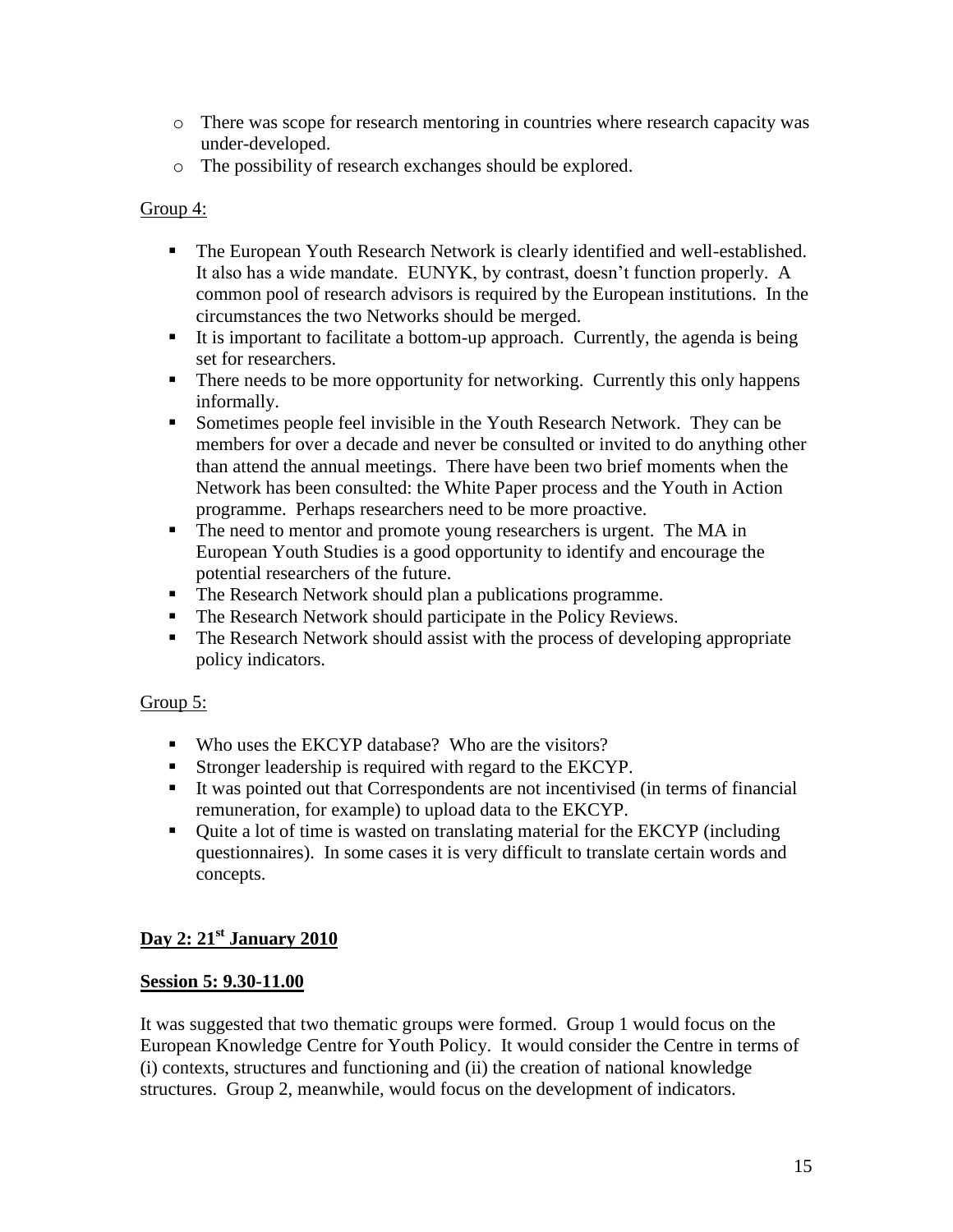Before the parallel thematic groups met, Mr Boetzelen gave an overview of developments in the past year. It was reported that in January 2009 there had been 10, 804 visits by 8, 713 different visitors to 38, 993 pages. By November 2009 the number of visits had risen to 26, 345 by 19, 596 visitors to 75, 225 pages. This upward trend was welcomed. There followed a discussion around the need to ask some qualitative questions about who was visiting EKCYP and for what purpose. Moreover, what information was being collated and for whom? It is hoped, of course, that the main users are young people, researchers, policy makers and practitioners. Whilst acknowledging the limitations of statistics, it was also recognised that such data are important; not least for use in youth policy reports.

One cause for concern was that some of the research evaluations that were uploaded to EKCYP had not been peer reviewed. The robustness of the research could therefore not be confirmed. It was suggested that a Quality Assurance group (whose membership should be drawn from the Research Network) be established in order to pass judgement on the veracity and methodological integrity of the research being uploaded.

### **Session 6: 11.30-13.00**

The two thematic groups met in parallel and subsequently reported their findings. The summaries that follow also incorporate some of the discussions that took place in the plenary session.

## Thematic Group on Indicators:

- Many of the issues that had already been mentioned in previous discussions were developed in more depth. It was pointed out that it is not simply a question of data collection. Indicators are socially and politically constructed, representing organisational priorities. They are context-sensitive, informed by the institutional frameworks within which they are developed and therefore need to be 'read' critically. It is also especially difficult to reach conceptual consensus on indicators across national boundaries.
- Can indicators be taken as a measure of government competence? Employment is an area in which one should be cautious before rushing to judgement because many of the causes of unemployment are beyond the government's competence.
- The areas in which indicators need to be developed are in the youth policy domains of employment, education, health, social inclusion, participation, volunteering, youth work, and culture and creativity. In some of these areas Eurostat data can be used to collect the relevant information: education, employment, social inclusion, and health and well-being are four examples. Information on such areas as volunteering and participation cannot be collected from this source, however. There are, indeed, real challenges in collecting data in this area as returns will be sent by well-established organisations, but selforganised activities, spontaneous forms of street engagement such as protest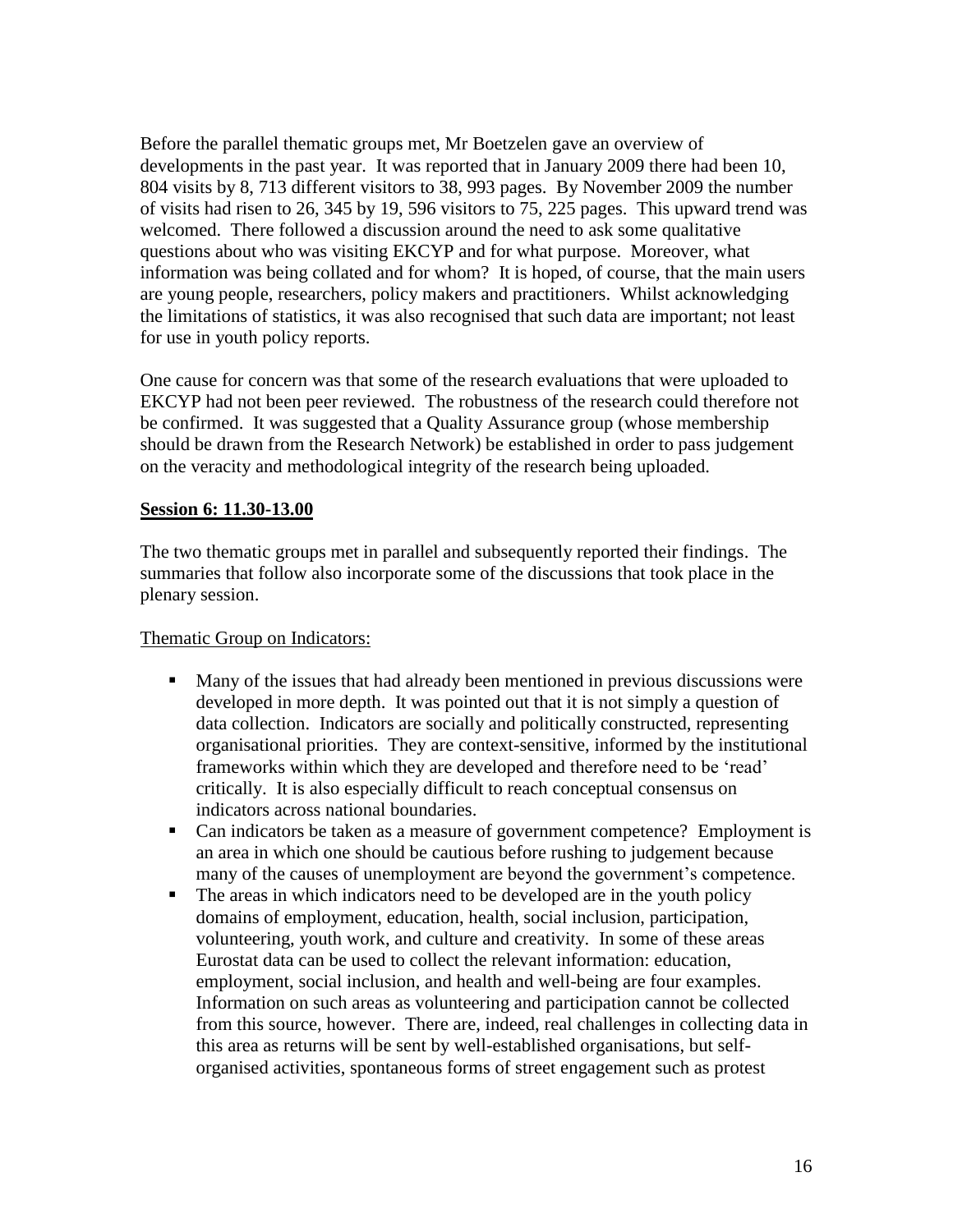events and informal volunteering will not appear on the radar. Online networking is also very difficult to monitor.

- Despite the above comments, it was pointed out that the Council of Europe has been grappling with the question of indicators since 2003. There were tentative suggestions about the type of indicators that might be adopted in such areas as participation. These included:
	- i. The percentage of municipalities with active youth councils.
	- ii. The existence of a youth parliament.
	- iii. The existence of a National Youth Council.
	- iv. The number of NGOs and the number of young people who are members of these organisations.
	- v. The number of voluntary activities by young people.
	- vi. The number of youth information services.
	- vii. The number of young people accessing information services.
	- viii. The number of young people voting in elections.
- The view was taken that only a small number of indicators should be developed in these initial stages.

#### Thematic Group on the EKCYP

- There is a need to build up the Network at a national level by engaging with Ministries, researchers and NGOs.
- A clearer mandate needs to emanate from the CoE and EU. A clear instruction to engage with the Knowledge Centre needs to be communicated from the European institutions to their Member States.
- Correspondents and researchers should be given a higher profile.
- The questionnaires need to be structured around the indicators.
- A network of tutors and/or a reference group should be established in order to support and complement the role of the Correspondents. (The composition of this group could be drawn from Researchers and other Correspondents). Apart from Correspondents needing feedback on their work, the establishment of such reference groups will also facilitate more effective thematic analysis at national and European levels (e.g., in areas such as social inclusion). Such a development will make it easier to discern trends across nations, regions and the whole continent.
- There is a clear need to develop qualitative as well as quantitative datasets.
- The current position of many Correspondents was difficult, particularly in those countries where there is a shortage of reliable statistical data.

#### Information on the Priorities and Plans of the Spanish Presidency

A presentation was given on this subject (please see PowerPoint Presentation).

#### **Session 7: 14.30-16.00**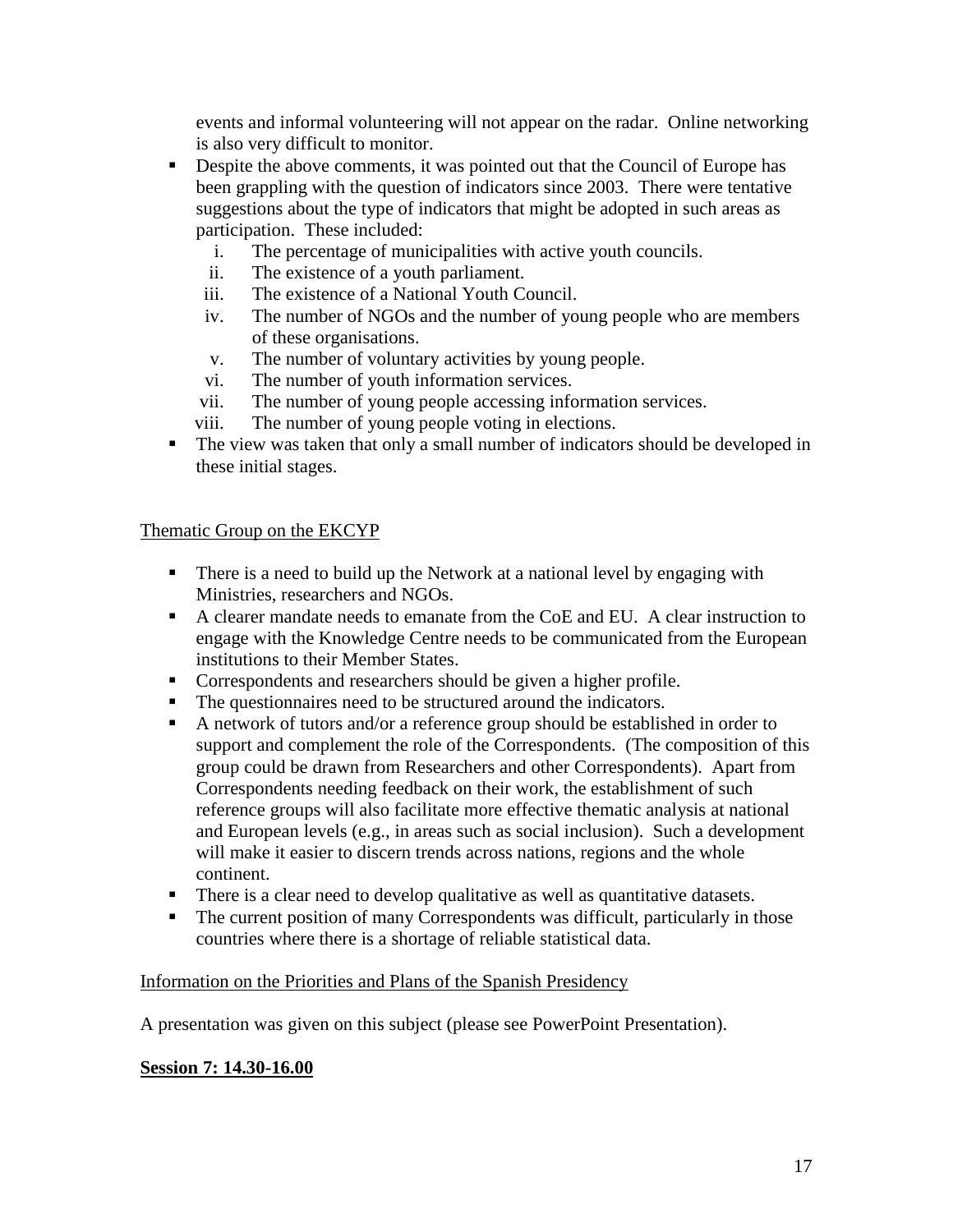This session was devoted to information exchange.

### A New Provision on Youth Participation in the Lisbon Treaty

Mr Finn Denstad opened his remarks by making direct reference to a pertinent passage of the Treaty; namely,

*"encouraging the development of youth exchanges and of exchanges of socioeducational instructors and encouraging the participation of young people in democratic life in Europe."*

(Point 5, Paragraph 2 of Title XII, Article 165, *Official Journal of the European Union*, 115/120; 9.5.2008)

Although this is primarily a national competence, there is an added value to working at the European level. Accordingly, a study on youth participation will be launched later in the year. A call for tender will be issued in due course. The terms of reference have yet to be drafted, so any ideas were invited. Summarised below are some of the main comments.

- In-depth interviews with active young people. Use of the internet should also be considered.
- **Structured themes should be developed.**
- In-depth interviews with young people who are not active.
- The point was made that participation does not only occur within institutional frameworks.
- The phrase 'democratic life' is very important.
- Cultural issues should be included in the analysis.
- The relationship between politics and wider civil society needs to be considered.
- Reference was made to the Norwegian Youth Survey (13-19 years old) within which social issues were discussed. It would be useful to consider this piece of research as some helpful lessons about methodology might be learned.
- Protest, including violent demonstrations, needed to be included in the terms of reference.
- A conceptual distinction needed to be made between individualistic/self-serving, cultural and social forms of participation.

## MA in European Youth Studies

Charles Berg provided some background to the development of the discipline and the specific history of the MA in EYS. He reported that the MA in EYS had received approval and funding. Details of the MA in EYS can be found at: [http://youth-partnership.coe.int/youth-partnership/about/MA\\_presentation.html](http://youth-partnership.coe.int/youth-partnership/about/MA_presentation.html)

The establishment of a Masters degree that integrates the study of European Youth Policy and Practice, European Youth Research and Theoretical Perspectives for a cohort of some 30 students was welcomed. A series of questions were asked, particularly in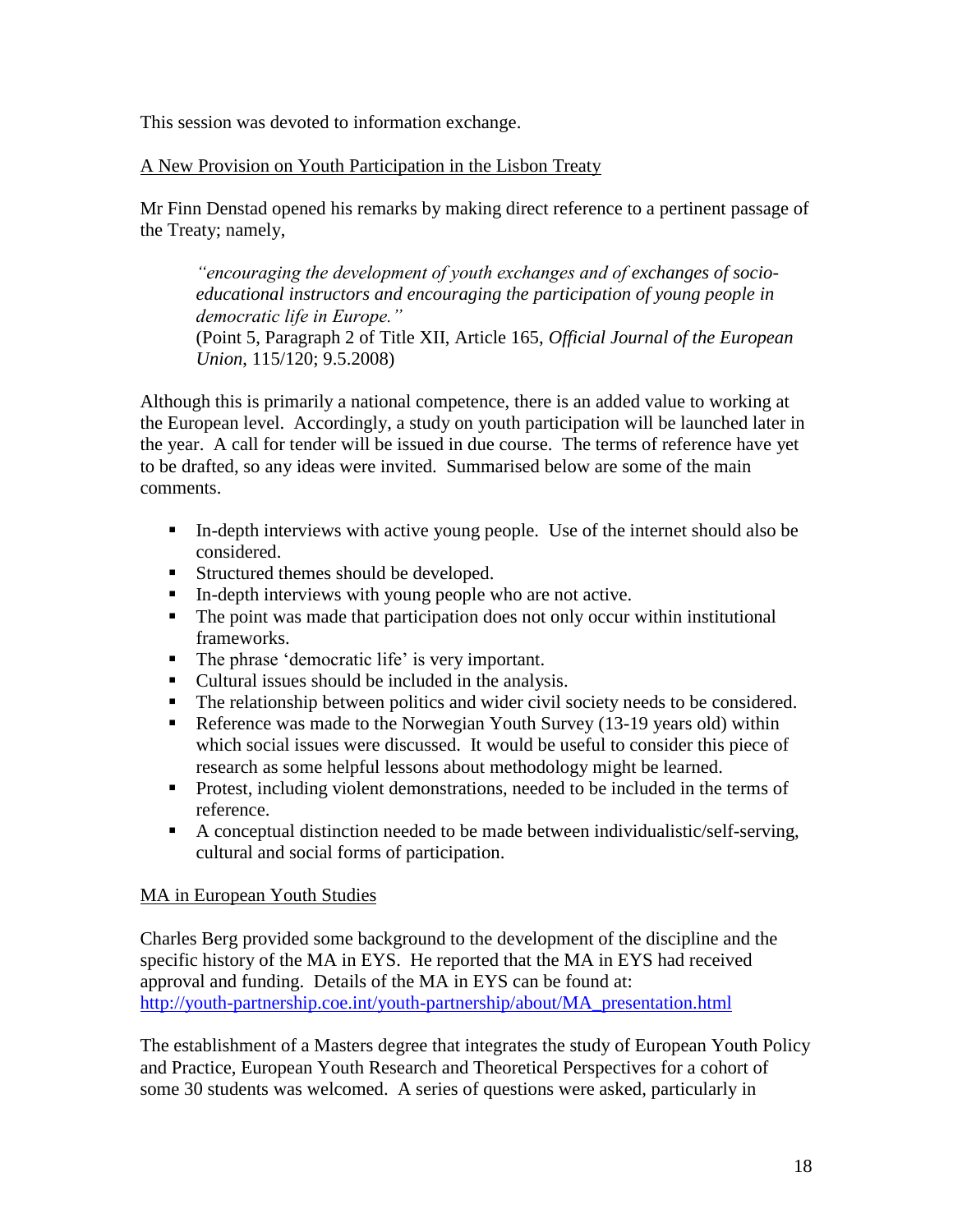relation to funding and bursaries (the concern being that it should not simply recruit the socially advantaged). It was acknowledged that there remained much work to be undertaken in connection with this dimension of the programme. Active efforts were being made to attract donations from wealthy benefactors.

### Research-based Analysis of Youth in Action in Europe

A presentation was led by Dr Hristo Hristozov on a web-based piece of comparative evaluative research on the Youth in Action programme. This evaluation tool is of great interest to researchers and could have wider applications to other research projects. The lessons learned from translating concepts and questions into different languages are also of particular interest.

### Report on Developments in Austria:

This report was delivered by Dr Manfred Zentner. Summarised below are the main points:

- 1) Sadly, the Austrian Institute for Youth Research was closed at the end of 2009 by the owners. This was the result of financial pressures.
- 2) The *6 th Report on the Situation of Youth in Austria* has recently been produced. A group of experts from the fields of research/science, youth work and youth aid selected contributors for specialist topics. They duly provided Reports and papers. This will be edited and published in due course.
- 3) Research undertaken in the past year includes:
	- a) An overview of youth policy as a horizontal topic (collection of legal texts, qualitative research in all Ministries and on the regional level; and statistical measures from research projects concerning young people).
	- b) Youth and health (promotion).
	- c) Social Exclusion.
	- d) Preventative work in the field of extracurricular youth work.

The above evidences the broadening of the concept of youth research and youth policy and movement in the direction of a transversal/horizontal approach.

4) In September 2009 a conference of the International Network of Youth Researchers (INYR) took place. It was combined with a meeting of the ICNYP (International Council on National Youth Policy).

#### Report of Developments in Romania:

This Report was delivered by Dr. Octav Marcovici and Dr. Sorin Mitelescu. The main points are set out below.

 *Institutional Updates*. Under the current reorganisation of governmental structures, the Ministry of Youth and Sports is being disbanded and its functions taken over by the newly established Ministry of Education, Research, Youth and Sports - MERYS (successor to the Ministry of Education, Innovation and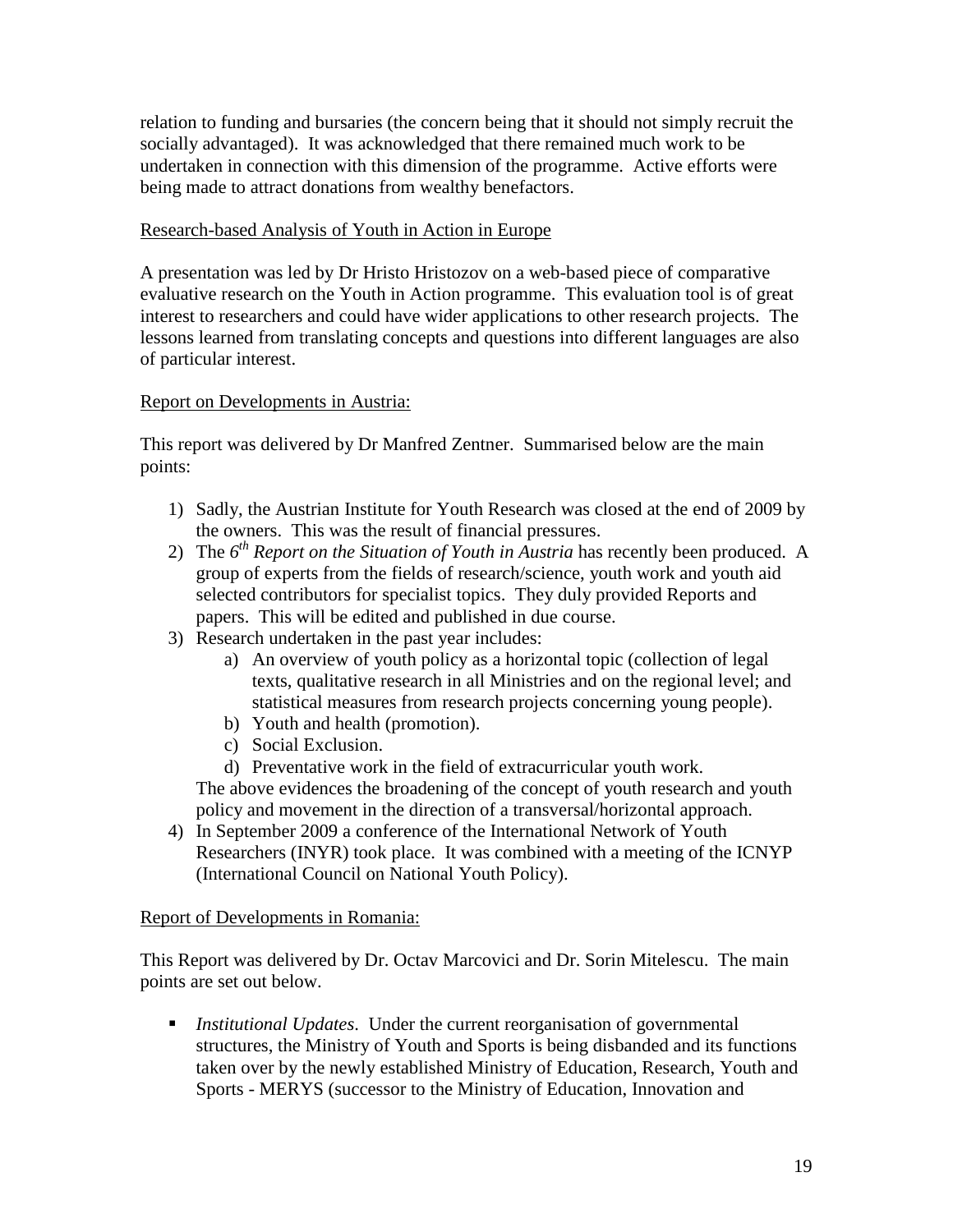Research). A National Authority for Youth, responsible for youth policy, is envisaged. This will be established under the auspices of MERYS. Meanwhile the youth research function will be taken over directly by MERYS. It is likely that this will be accommodated within the Institute of Educational Sciences.

- *Analytical and comparative reflections on youth strategies*. It was pointed out that the two strategies are, to a large extent, complementary and consistent with one another. The EC-CoE youth partnership should therefore build further on these common objectives and synergies.
- *Information Exchange*. A project has been financed by the European Social Fund. It is entitled *Building up the Institution of the Youth Worker in Romania*. The project is just commencing but is based on best practice.
	- *i.* It has been developed and is being implemented in partnership. This includes the governmental entity responsible in the matter (the former National Agency for Supporting Youth Initiatives), a national platform of Youth NGOs and a private consultancy firm.
	- *ii.* Youth researchers have contributed to the project design and are expected to play an important role in its implementation.
	- *iii.* It is going to rely on best practice from other European countries that are more experienced in the field of youth work. This will be a good opportunity to take advantage from both the Youth Researchers' Network and the EKCYP Correspondents.
- There are some anxieties about the rather unstable situation of the Youth Ministry following the presidential elections and the establishment of a new government.
- It is proposed that there should be closer monitoring of youth policy in the Eastern countries, which includes Romania.
- It is proposed that some regional and thematic research/resource centres should be established in this part of Europe. Such a development would enhance the work of the Research Network in the region.
- It has been proposed that more feedback should be invited from visitors to the project's website/forum.

# Forthcoming Youth Work Events:

Mr Hanjo Schild reported on the following upcoming youth work events:

- *Empowering Youth Work: youth work experts" workshop* in Rotterdam.
- *The History of Youth Work Conference and 1st European Youth Convention* in Ghent.

Calls for these events will be publicised shortly.

## **Session 8: 16.00-17.00**

This session was an opportunity for participants to reflect on the work that had been undertaken during the course of the meeting and offer some evaluative comments.